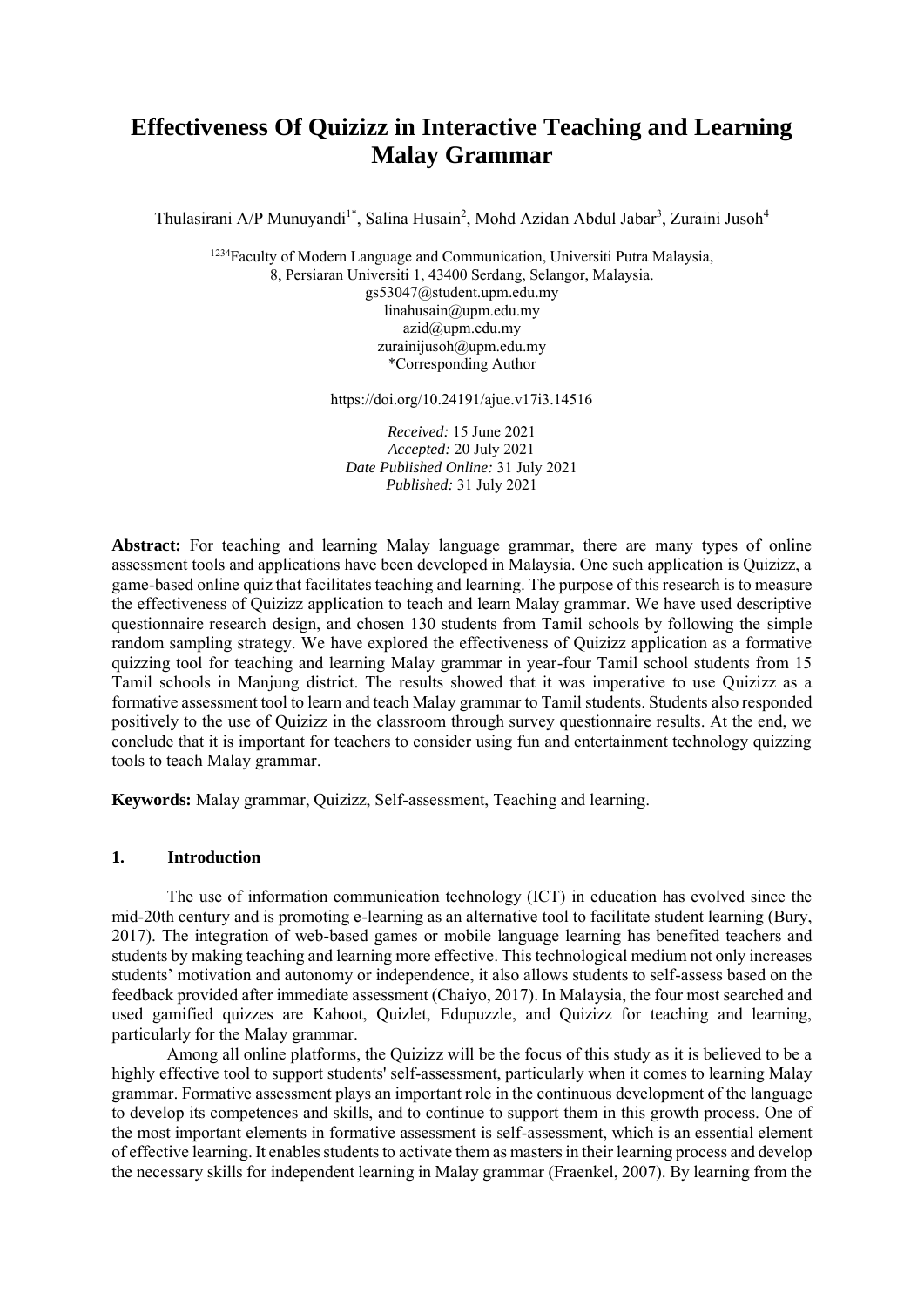formative feedback, students learn the importance of revising and redesigning work for improvement (Kuh, 2014).

## **2. Problem Statement**

Whatever it is, one of the most common barriers to paying tuition fees is met by teachers. Since Scherer focused on this because of the too long hours and short assignments, some teachers fail to deliver the criticism it is on time (Larson-Hall, 2010), as Samet astonishingly says that students can track their progress Objectives (Lee,JJ & Hammer,2011). Another problem based on the need for behavioral assessment is raised by the students themselves. Most of students find issues and problems learning Malay grammar in school due to usage of traditional methodology of teaching and boredom and lack of student's interest and attention towards students. Most of the Malaysian students in Sugeng's study were limited to the focus of the study, which is self-assessment of grammar in sentences such as verbs, nouns, and tenses. They had no language skills such as the use of verbs, nouns and adjectives in both spoken and composite states (Poerwati,2015).

With this in mind, students should develop their self-assessment skills by using the application component of Quizizz to learn and learn Malay grammar as verbs, nouns and adjectives to explore their qualities and skills. Missing by learning grammar in sentences such as how, verb, noun and purpose. Numerous reviews of gamified quizs have been distributed to improve student learning (Suo,2018). The result showed comparative results that the gamification tool completely improved student learning and performance. These analyzes focused on the possibility of using gamified quizs as a formative quiz. (Zhao, 2019). It is therefore necessary to perform a specific search for similarity with the use of the gamified instrument to determine if formative judgment is possible. With this in mind, this research plans to introduce a common sense method for self-assessment of learning languages such as verbs, nouns and objectives through the use of data and an excellent assessment of Quizizz teaching and learning applications of grammar Bahasa Melayu sentences such as verbs, nouns and objectives are one of the most commonly used gamified quizs. This research also hopes to discover improvements in Malay grammar students, such as understanding verbs, nouns, and adjectives after using selfassessment. (Rodríguez-Gómez, 2009).

#### **3. Literature Review**

#### **3.1 Formative Assessment**

To assess themselves, as Samet (2018) points out, students fill the gap between the current situation of understanding and the learning objective.

Self-assessment occurs when students evaluate their own work and identify qualities and shortcomings (introspection), establish a connection between their work and their own criteria of the next achievement (self-assessment) and decide how they will proceed towards the objective (Basuki, 2019). This gives students a better opportunity to master the learning cycle and build their metacognitive point of view. Metacognitive strategies refer to ways to increase awareness of the thought processes and learning that take place.When this awareness exists, one is able to control his or her mind by planning, monitoring and evaluating what is learned (Abdul Halim, Ariffin & Darus 2021). Metacognitive strategies adds a second layer of students thinking, in the same order as the new media navigation architecture. This layer consists of a meta-understanding of the nature of disciplinary practice. This layer is generative, supporting the transfer of understanding across contexts, including undiscovered contexts. It also supports mnemonic work, using tools to help remember (tags, annotations, coding, bookmarks) that refer to more general levels of meaning (Abdul Halim et al., 2021). So, they act as masters in their learning as they discover how to learn. There are three main elements of accuracy and reliability in self-assessment that need to be considered, i.e., preparation, input and clear rules (Bury, 2017).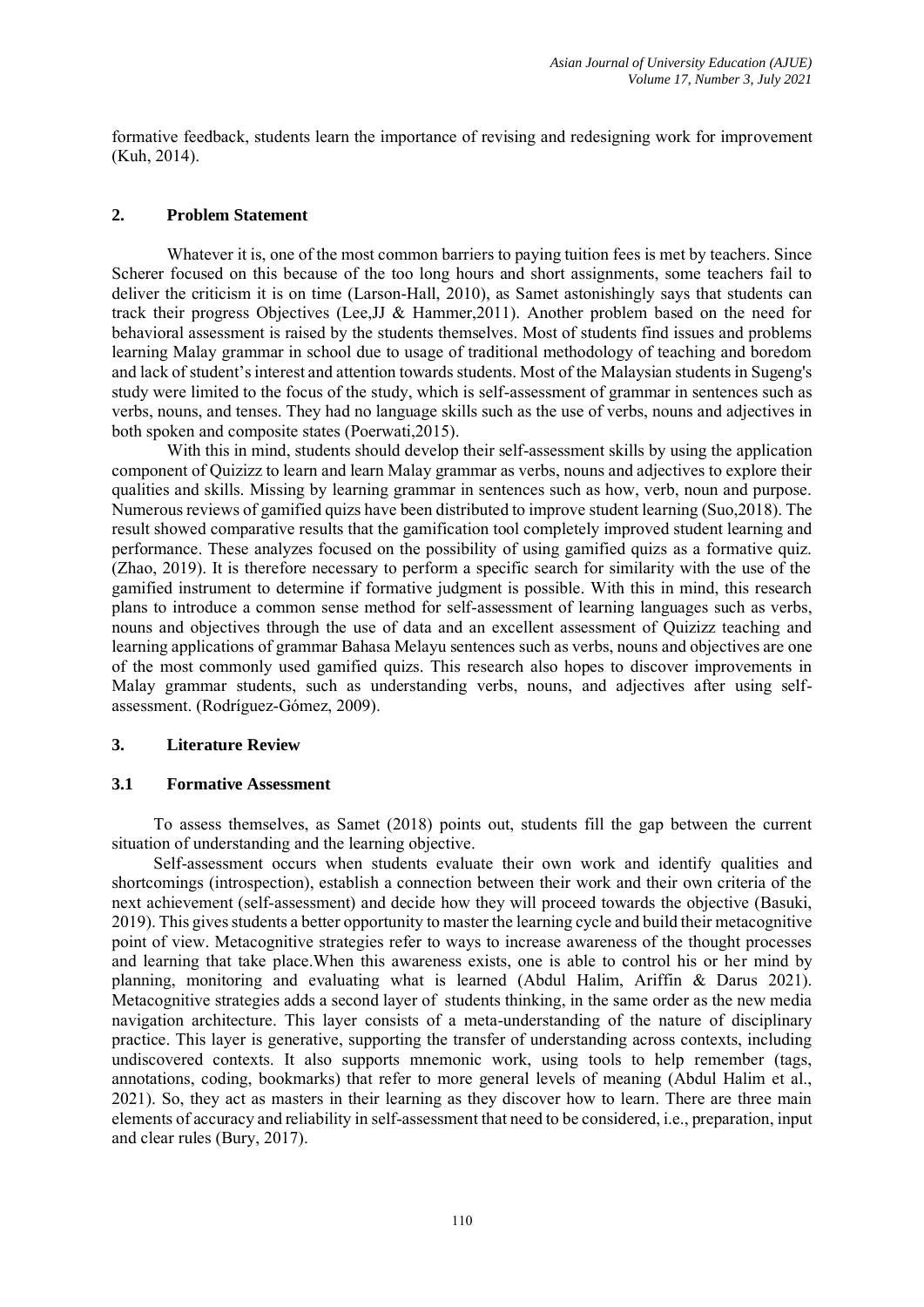## **3.2 Learning Malay grammar through Quiziz**

Gamification hopes to create collaboration and encourage users to use game components such as approaches, scoreboards, and critiques along with other benefits (Viray, 2016). There are some popular Web 2.0 applications such as Kahoot, Quizlet, Edupuzzle and Quizizz that are used for teaching Malay grammar in Malaysian schools. The basic focus of this research is to measure the effectiveness of the use of Quizizz application for teaching and learning Malay grammar and in students' selfassessment. Quizizz is a gamified online tool for teaching and learning Malay grammar, which that allows students to assess their knowledge and track progress. Quizizz also allow teachers to assign school work to the students for additional practice.

Quizizz is available for free and its easy-to-use formative online assessment tool that teachers can use to conduct students' language studies (Zhao, 2019). The highlights of Quizizz in teaching and learning Malay grammar are timely access, study segment, re-research of the quiz and completion of another quiz. These four highlights could be referred as behavioral assessment steps using Quizizz. (Rahayu, 2018).

The input material in Quizizz for teaching and learning Malay grammar includes the game or quiz overview (scoring and ranking) as well as performance data (number of answers), the number of unexpected questions, normal time per questions and the longest series. Followed by the assessment segment: students can see all directions where the correct answers can be found for each question. To improve the students' understanding after the study, they can repeat the quiz with the relevant but random questions. This decision allows students to assert themselves through numerous efforts and experiential learning, at least absurd for students who are suddenly "as good as expected". Ultimately, students can take a new quiz with multiple questions, but simultaneously on a similar topic in a similar setting. This includes the rationale for the self-assessment, i.e. the students' ability to take responsibility for completing the later stages (Basuki and Hidayati, 2019).

According to Ariffin (2021), Student teams-achievement divisions (STAD) strategies is suitable in learning grammar Quizizz. This STAD strategies encourage students to answer correct the questions in Quizizz that drive them to collect better mark and success in this Quizizz activity. It encourage the students to be positive and confident with the grammar they learned. Students also will improve their grammar capability. Majority of the respondents agreed that STAD strategies was acceptable and suitable to be implemented in learning grammar (Affin, 2021).

As uttered by Ja'afar, Othman, Kesevan, and Budi (2021), reading repeated the questions in Quizizz all the time makes they develop more vocabulary. Students can get new information from each repetition questions in Quizizz. Repetition read the questions can strengthen students' memory. The findings showed the students who only heard the same questions in grammar 3 times were much better at remembering the grammar as well as remembering new words (Ja'afar et al., 2021).

## **3.3 Which Game to Use**

Teachers need to understand the psychology of students and be careful about choosing quiz games if they are to be invaluable to the student's perspective, and trivia games need to develop students' skills while students study Malay grammar in the classroom. Above all, the teacher should focus on the motivation behind a game, means a game should be appropriate and valuable. Nedomová (2007) emphasizes how *"we should consider whether the quiz-style movement is only for students to make the exercise more engaging and protect them from burnout, or whether we will generally reconsider some of the grammar and practice, etc."* when choosing a game.

It is equally important to consider the level of play when choosing quiz games. Teachers should decide if the level of play matches the students' skill level, as a game can become problematic if it is above the student's level, or it can become tiring if students find it too easy to use and remember to continue. When a game is seen as an incentive for grammar education, teachers generally use it to practice or reinforce a particular syntactic part of the language, especially when a quiz game is suitable for students' level. The way in which games improve connection and social interest also matters. Students, especially young people, learn when communicating with their peers. Some games can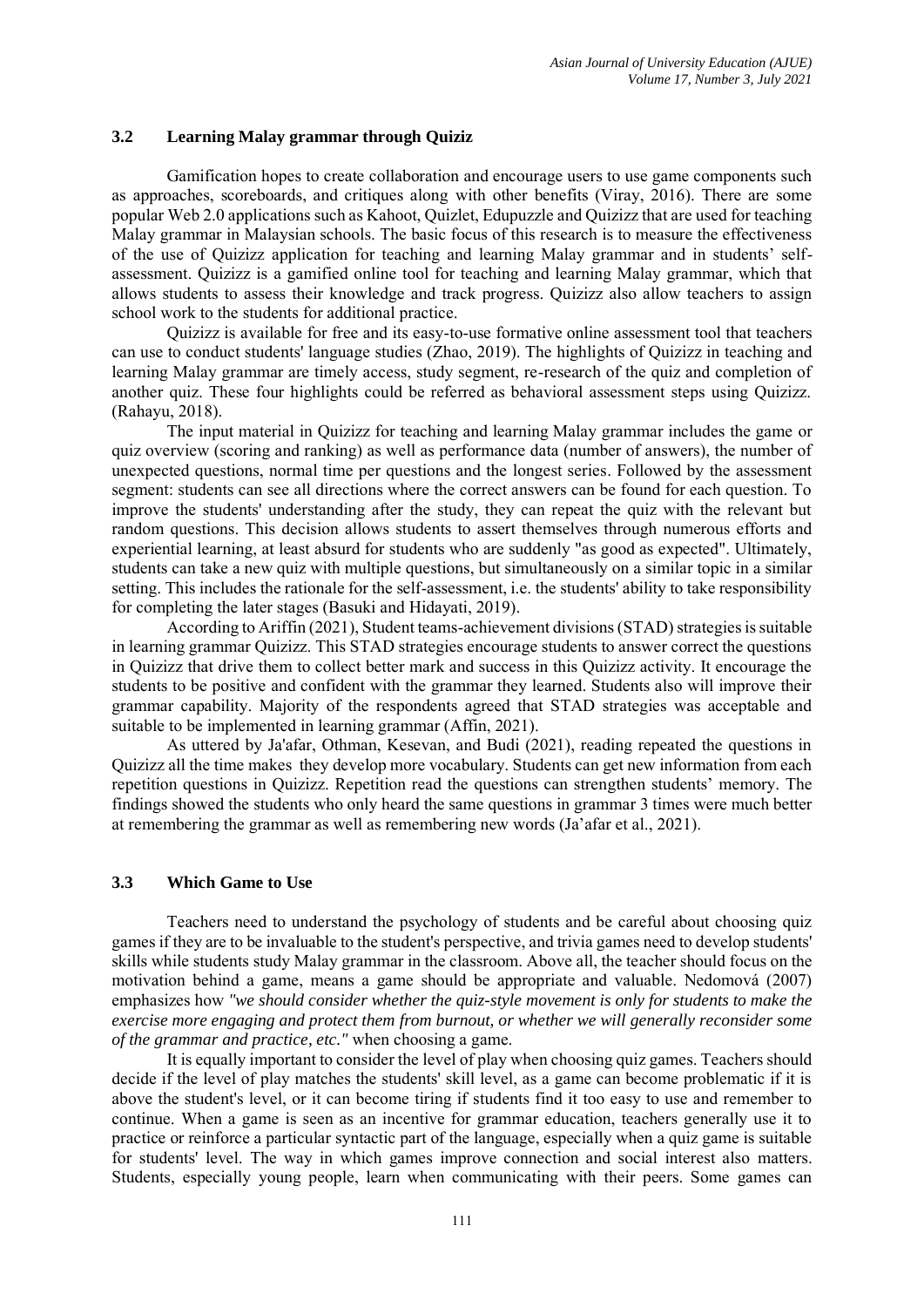combine collaboration and rivalry as while collaborating within a group, students simultaneously encounter another group (Rixon, 1991). Finally, when choosing a game, teachers should also consider how best to teach children to use trivia games that require real activity, connection, rivalry, and investment.

#### **4. Method**

A descriptive questionnaire was used in the current research with the aim of examining the use of Quizizz for learning and teaching Malay grammar among Tamil students from 15 schools in Manjung district. Using the simple random sampling, total 130 Tamil students were chosen. The reason researcher selecting simple random sampling due of it is a moderate random sample that each member of the population obtains an equal opportunity to be selected for the study. This indicates that it is certain that the sample selected is representative of the population and that the sample is selected in an unbiased manner. All the respondents were year-four Tamil students. The females dominated the number of participants (i.e., 40% males and 60% females) as shown in Figure 1.



**Fig. 1** Demographic data about the participants (n=130).

The survey consists of fifteen questions. In the first part of the questionnaire, the respondents were informed about the reasons for participating in the questionnaire. In the next section, they were asked to enter demographics by age, gender, and type of school. In the third part, they were asked to fill in the options that best demonstrated their attitude towards the teaching and learning of Malay grammar. The questionnaire included a five-point Likert scale with five options, specifically "strongly disagree", " disagree", "neutral", "agree" and "strongly agree". The questionnaire items were prepared in English, in the light of the relevant literature. The reliability coefficient of the questionnaire was set at 0.072, indicating a moderate reliability that may arise due to the small number of questions asked in the survey and the small number of respondents.

As studies suggests, any number above 0.67 can be accepted as satisfactory for the reliability of the instrument (Cohen, Manion & Morrison, 2007, p. 506). After organizing and recording the results of the questionnaire, the results of the respondents were examined using the SPSS software. The data were reported on frequencies and percentages, and then frequencies and percentages for each question were explained in tables.

## **5. Findings**

The outcomes acquired from the data analysis are presented below. The Table 1 below shows the students' beliefs about the formative assessment value of using Quizizz for teaching and learning Malay grammar.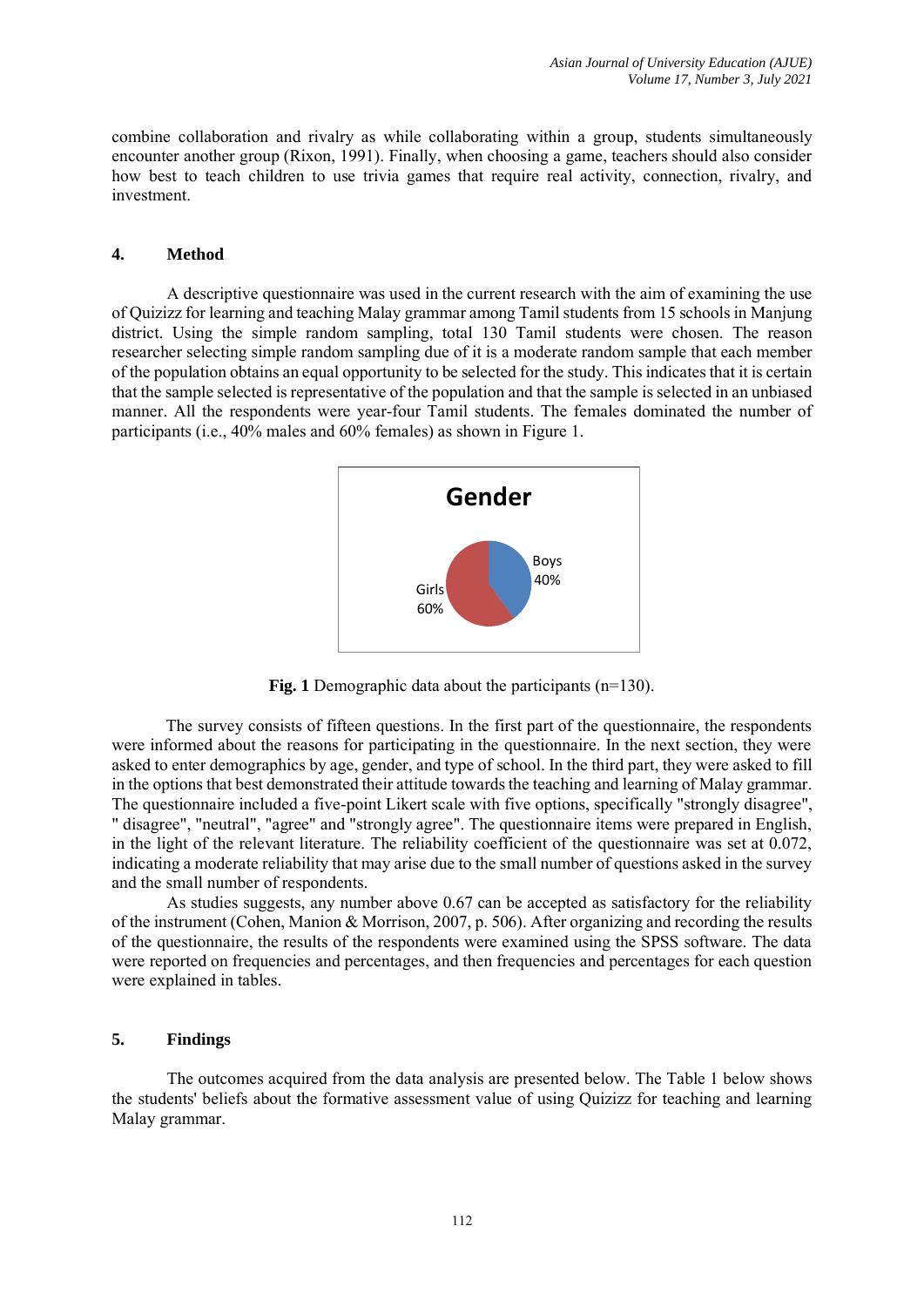| Question | <b>Statement</b>                                                                                                                                  | Agree   | Disagree |
|----------|---------------------------------------------------------------------------------------------------------------------------------------------------|---------|----------|
| 1        | I believe that quiz games are both fun and full of<br>formative assessment value for learning Malay grammar.                                      | 86.15%  | 13.85%   |
| 5        | I believe that quiz games should be given a special role<br>in learning Malay grammar among Tamil students.                                       | 92 31%  | 7.69%    |
| 9        | I believe that games present many opportunities to<br>learners to show their skills not only in Malay grammar<br>but also in many language areas. | $100\%$ | $0\%$    |
| 13       | I think that teachers must use quiz games for fun only for<br>breaking down boredom among Tamil students, for<br>learning Malay grammar.          | 53.85%  | 46.15%   |

**Table 1:** Students' beliefs about the formative assessment value of using Quizizz for teaching and learning Malay grammar (n=130).

The responses of the above questions show that an extraordinary majority of Tamil students (i.e., 86.15%) agree with the importance of learning Malay grammar while estimating the formative assessment of tests in Malay grammar learning and teaching. In question five, respondents and students were asked whether games should play an extraordinary role in learning Malay grammar. The implications of the fifth question show that a huge majority of respondents (i.e., 92.31%) agree on the possibility that games play a unique role in learning and teaching Malay grammar. The side effects of question nine show that all respondents have the same feeling that games enable students to demonstrate their grammatical skills, but also in many language areas. Finally, the 13th question was designed to find out whether respondents thought that games were only the planned tools for entertainment or opportunities to make primary education more successful among Tamil learners. The results show that nearly 53.85% of respondents believe that games are entertainment tools only, but others see them as the best option for guidance that is valuable to students. In conclusion, Table 1 shows that although some students learning Malay grammar cannot imagine games having a formative assessment value, but most consider formative assessment very important and play a large role in learning Malay grammar.

| Question | <b>Statement</b>                                                                                                      | Agree  | Disagree |
|----------|-----------------------------------------------------------------------------------------------------------------------|--------|----------|
| 2        | I believe that I cannot measure students' knowledge<br>of grammar when I use quiz games in my classroom.              | 36 92% | 63.08%   |
| 6        | I believe that using quiz games to learn Malay<br>grammar may distract students' attention during the<br>instruction. | 43 85% | 56.15%   |
| 8        | I believe that using games in my Malay grammar<br>class can be time-consuming.                                        | 40%    | 60%      |
| 10       | I feel uncomfortable when I don't learn exact rules<br>for every Malay grammar area.                                  | 80%    | 20%      |
| 12       | I find it difficult to find a quiz game for every aspect<br>of Malay grammar learning.                                | 86 15% | 13.85%   |

| <b>Table 2:</b> Use of Quizizz in Malay grammar learning as a form of instruction $(n=130)$ . |  |
|-----------------------------------------------------------------------------------------------|--|
|-----------------------------------------------------------------------------------------------|--|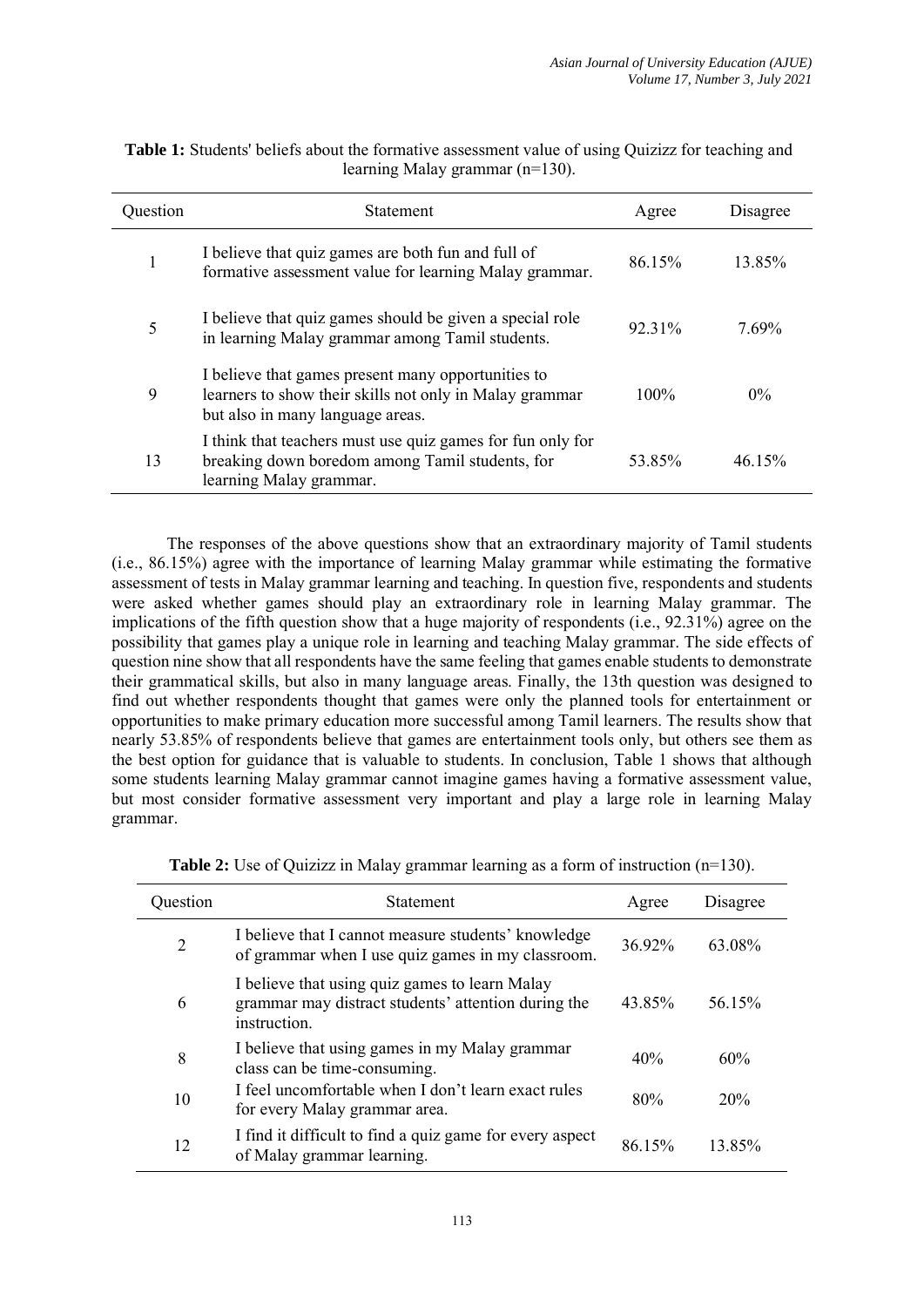The results show that the majority of students (i.e., 63.08%) disagree with the possibility that the Quizizz discourage teachers from guessing student data on grammar when used as a learning and guidance method. In addition, 56.15% of students do not accept that games distract students' attention when used for studying and teaching Malay grammar in Tamil schools. Just over half of the students cannot help but disagree that it is a daunting task to use games in grammar classes to teach Malay grammar in schools. Question 12 shows that a large proportion of the students studying Malay grammar (i.e., 86.15%) have difficulty finding a game for each area of Malay grammar. All in all, the successors in Table 2 show that while most students believe in the legitimacy of direct guidelines, their attitude toward using games as a learning method and orientation is generally certain as well. The consequences of question ten show that an incredibly dominant group of students (i.e., 80%) accept that games reduce students' discomfort by learning Malay grammar in school. Therefore, the tests help students overcome their discomfort, feel relaxed and study in the classroom.

| Question | <b>Statement</b>                                                                                                                                     | Agree  | Disagree |
|----------|------------------------------------------------------------------------------------------------------------------------------------------------------|--------|----------|
| 3        | I believe that using quiz games can lower students' anxiety<br>towards Malay grammar learning.                                                       | 92 31% | 7.69%    |
| 4        | I believe that quiz games are not very effective in Malay<br>grammar learning and teaching.                                                          | 23 33% | 76.67%   |
| 7        | I believe that quiz games are highly motivating and<br>entertaining way of teaching and learning Malay grammar,<br>especially for the weak students. | 86.67% | 13.33%   |
| 11       | I believe that while playing a quiz game, learners are not<br>concerned about focusing on the structures, but learn them<br>unconsciously.           | 90%    | 10%      |

| <b>Table 3:</b> Students' thoughts about the effectiveness of using games in learning and teaching |                      |  |  |
|----------------------------------------------------------------------------------------------------|----------------------|--|--|
|                                                                                                    | grammar (n= $130$ ). |  |  |

In Table 3, the results gave the impression that using quiz games to learn and demonstrate Malay grammar has a great advantage among Tamil students. It is suggested that quiz games can reduce students' anxiety while learning Malay language, and the majority of students (i.e., 92.31%) agreed that it helps relieving tension and stress. It is also expressed that the Quizizz are not extremely convincing for learning Malay grammar, and the vast majority of the students (i.e., 76.67%) could not help but contradict this statement. Question seven shows that a significant proportion of students, (i.e., 86.15%) agree that the online language tests encourage and promote confidentiality. Question 11 suggests that when students play quiz games, students are not bothered about focusing on structure, they learn that without knowing, and practically 90% of students agree and show the importance of using the Quizizz to learn Malay language in Tamil schools.

Bekiri (2003) also emphasizes this point by arguing that collaboration helps the most vulnerable students overcome their pressure and convince them to take an interest in the trivia game. Finally, the outcome shows that an extraordinarily high proportion of students accept that when students play a trivia game, they not only focus on structures, but also learn them without realizing it. Table 3 shows that an incredibly large proportion of students know how to play games from different perspectives when learning Malay languages in Tamil schools.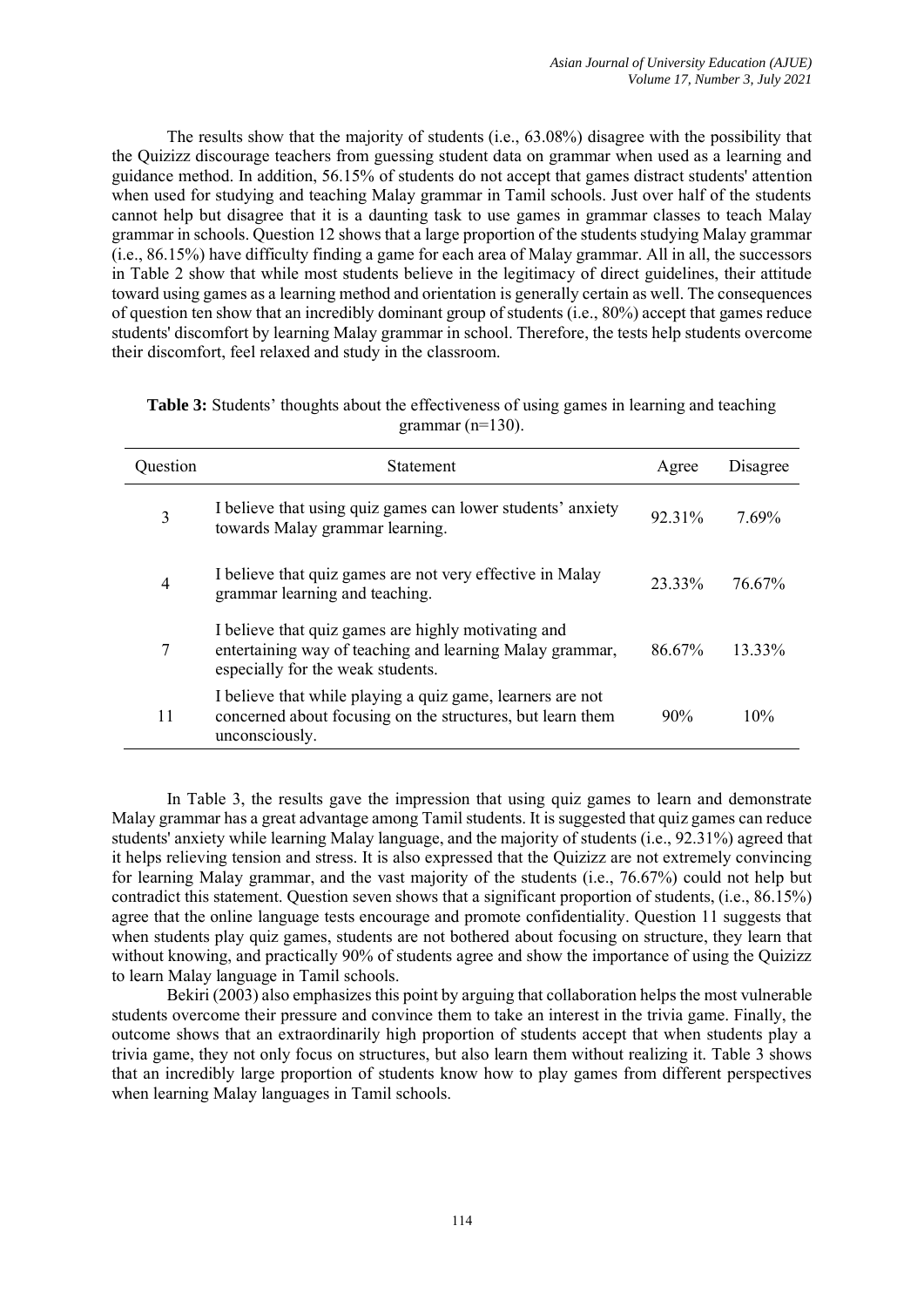| Question | <b>Statement</b>                                                                 | Agree   | Disagree |
|----------|----------------------------------------------------------------------------------|---------|----------|
| 14       | I learn through Quizizz in my grammar class as much as<br>possible.              | 63.08%  | 36.92%   |
| 15       | I would like to use the Quizizz for learning other<br>subjects in the classroom. | $100\%$ | $0\%$    |

**Table 4:** The frequency of using games for teaching/learning Malay grammar (n=130).

Question 14 was asked to find out how relentlessly the participants use Quizizz in their Malay grammar class. The results show that a large number of participants (i.e., 63.08%) try to use the Quizizz often in their lessons. In question 15, 130 pupils like to use the Quizizz for learning other subjects. However, it can be concluded from the overall results that games are used as often as possible to train in Malay grammar classes because the results in Table 4 have a low index as opposed to the results and the aftermath of two questions. It seems so natural to integrate quiz games into the classroom.

## **6. Discussion**

The current research shows that using Quizizz to teach and learn Malay grammar improves students' introduction to ICT based activities. In addition, the actual results show that this application contributed to learning achievement and that the use of the Quizizz for learning and training Malay grammar is important, comprehensive and accepted by the students. Using Quizizz to teach and learn Malay grammar, a game-based learning application undoubtedly has many benefits for students. Tables 2 and 3 show how comprehensive and important it is to use Quizizz to learn grammar among Tamil students.

Glandon and Ulrich (2005) have said that using a game in the classroom has a favorable position where students can find direct data about their answers. It also conveys clear and important messages to students, that guarantee strong rewards rather than vague long-term benefits (Lee, JJ & Hammer, 2011). The overall results in above tables illustrate that a large proportion of students showed positive ratings and outlook for Quizizz for learning Malay grammar in the class. As Suo, Suo and Zalika (2018) show, computer game-based exercises can successfully promote students' thinking, interest, humor, and social associations. This application also helps to awaken the minds of the students. The survey results also show that students enjoy using Quizizz to learn Malay grammar as a word, a thing, and an action goal. In addition, most students found that Quizizz for learning Malay dialects did not ease their quiz issues. Ultimately, most students agree that Quizizz for teaching and learning Malay grammar have made Quizizz much relevant to teaching and learning. A dominant segment of students accepted that the games could reduce students' nervousness with regard to grammar learning, and they also accepted that using Quizizz is much successful in learning Malay grammar in the classroom. Many students accept that while playing a game, they do not have to focus on the structures in particular as they are learning it automatically. Majority of the students accepted that the games are fun and full of formative assessment results for learning Malay grammar.

The main point of this research was to investigate the appropriateness of using games to educate and impart grammar to young students from the perspective of Tamil school-oriented students. Trivia games are important in school classes as Vernon (2006, p. 1) argues, young learners *"focus on movement and somehow maintain their language"* when playing a game. Gunn and McCallum (2005) note that games are a different approach that students can use to learn, master, and cover up different grammatical structures. The results of the current study also show that games are an important element in teaching and learning Malay grammar, and perhaps the most ideal approach to coordinate young students' energy in language learning as young students really want to be dynamic. In addition, they are innovative and imaginative and fit for themselves subliminally.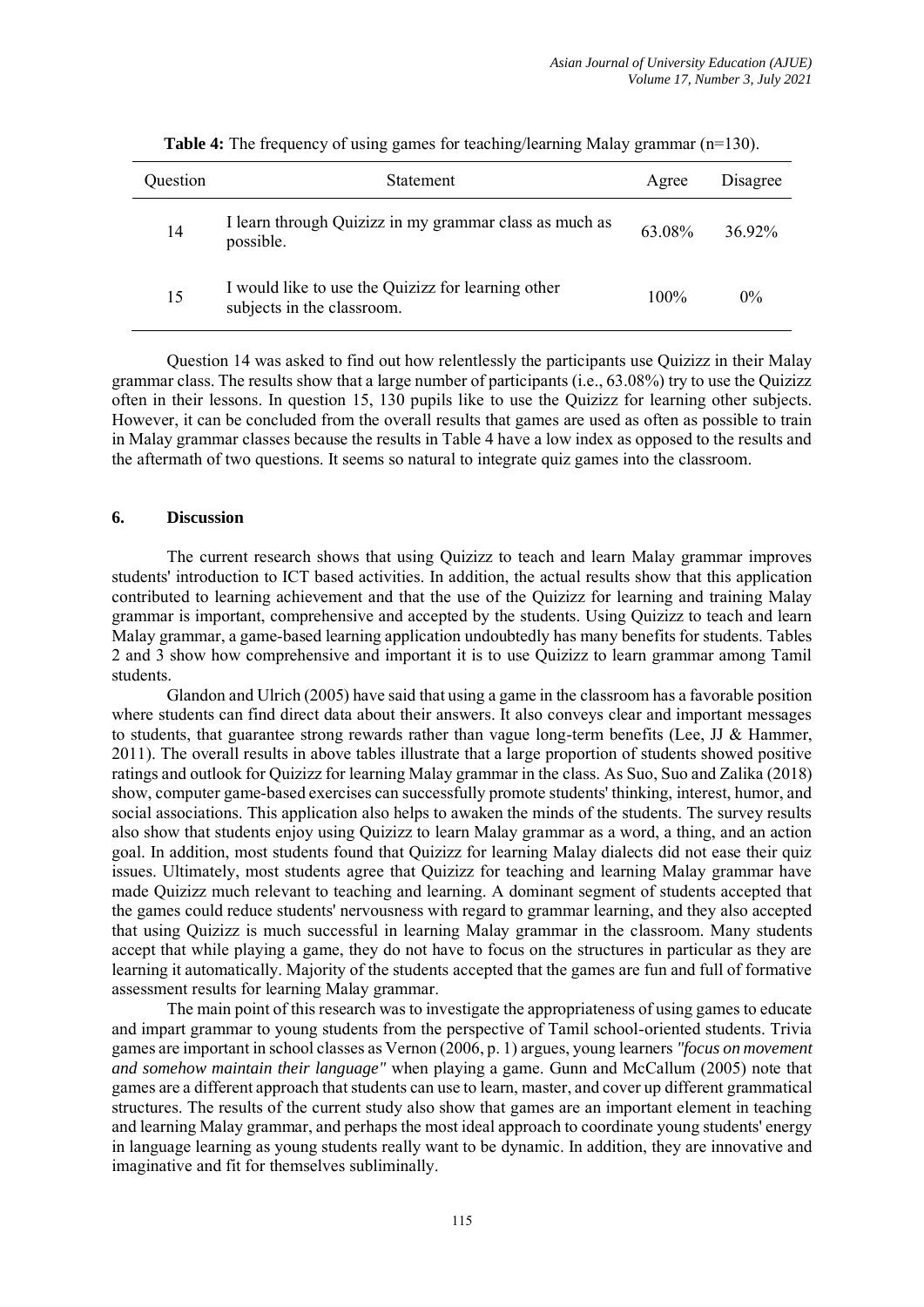For a game to be able to motivate students, it is important that students and teachers consider some factors such as, the choice of game to use; and the ability of users to use the game in the classrooms. For a game to be formatively effective, it is important that students understand their work and the wide variety of variables that affect the performance of a game. The result of a formative assessment allows students to warm up the material and receive momentary inputs to their level of control. Quizizz for teaching and learning Malay grammar is one of the tools for a formative quiz that can definitely be used in Malay practices, especially to improve authority in scoring action words, things and goals growing students.

## **7. Conclusion**

At present it can very well be concluded that formative assessment has an important function in the classroom. The result of a formative assessment allows students to warm up the material and receive momentary inputs to their level of control. Quizizz's apps for teaching and learning Malay grammar are one of the tools for a formative quiz that can definitely be used in Bahasa Melayu (BM) practices in school, especially to improve authority in scoring action words, things and goals growing students. Most of the students have definitely responded to Quizizz apps for studying and learning Bahasa Melayu in the classroom. As a suggestion for the supplemental act of using Quizizz apps to educate and learn Malay grammar students, consider the planning cycle as well. For example, they are tied to testing so you can help with moulding their work.

The respondents clearly state that the games are suitable for teaching and practicing Malay grammar. Learning the grammar will be enchanting and consistent as the games provide an important environment for students to practice the language in an informative way. Despite this finding, some of the implications of this study point at least to misleading practices. It turns out that 80% of students feel uncomfortable about not learning grammar by clearly stating the grammar rules. This shows that although Malaysian teachers see the appreciation of games for teaching Malaysian grammar, they actually follow a standard method of grammar learning and teaching.

This finding supports what was discussed in the previous article by Wei-Pei (2008), who found that despite students guaranteeing to observe the assessment of the games in Malay grammar teaching and guaranteeing the use of question marks in their class. The perception shows that the classrooms were actually intensively confronted with the students. This contradicts the literature on the grounds that students do not feel clearly shown as norms, but rather feel comfortable being taught grammatical demonstration techniques with proof of choice (Gunn and McCallum, 2005). Likewise, Deesri (2002) reports that students feel uncomfortable in class because they have to master new and opaque language structures, which affects their understanding of what can be handled with games. Although this study is a small survey using 130 respondents 'perspectives, it is generally considered a significant step forward in differentiating researchers' perspectives on an important topic, namely the learning of Malay grammar of the young Tamil students via quizzes.

Taking into account all aspects, a formative assessment of these results shows that students see the formative pedagogical advantage of using quizzes in their classroom and agree that voice control training is clearly still important to use of quizzes, such as an art guide, is also important. Useful. In essence, respondents say that it is successful to use games in grammar teaching, especially for young students. Finally, the consequences of this study show that an extraordinary majority of respondents support the appropriateness of using quizzes in Malay language classes, but do not use them as regularly as they are. Most respondents say that this is due to the conditions in the crowded classrooms and the large volume of the curriculum. With the exact schedule and the data sent to the teachers, this problem must be managed to ensure the benefits of taking samples in the classroom to learn the Malay language.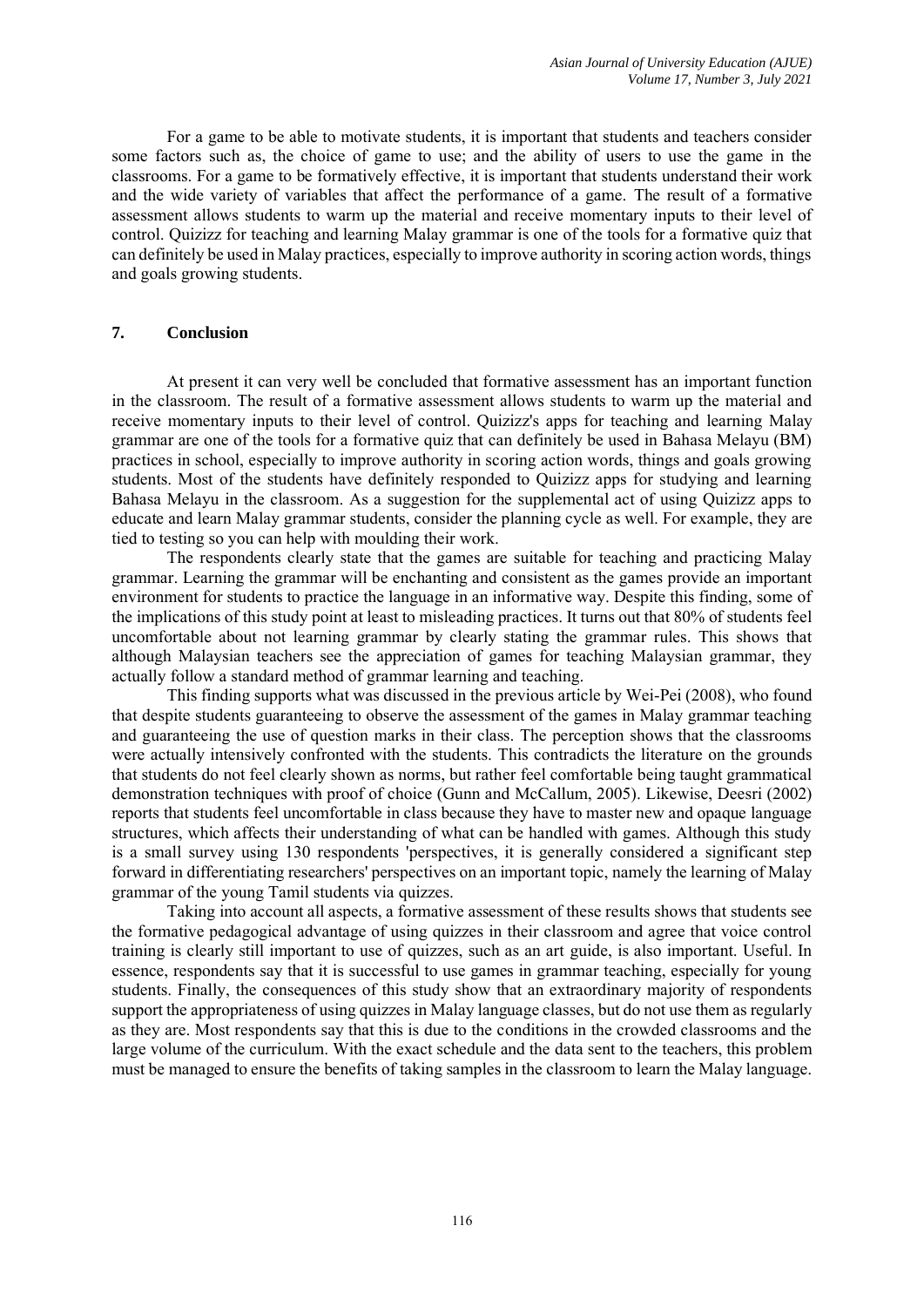## **8. References**

- Abdul Halim, N., Ariffin, K. & Darus, N. A. (2021). Discovering Students' Strategies in Learning English Online. *Asian Journal of University Education (AJUE)*, *17* (1), 262-268.
- Ariffin, A. (2021). Effects of Student Collaboration on ESL Learners' Vocabulary Development. *Asian Journal of University Education (AJUE), 17* (1), 178-191.
- Allen, M. J. (2004). *Assessing academic programs in higher education.* San Francisco: Jossey Bass.
- Basuki. Y & Hidayati Y. N. (2019). Kahoot! or Quizizz: the Students' Perspectives. *English Language and Literature International Conference*.
- Bekiri, R. (2003). Palying with Questions -A Game for Young Learners. *The Internet TESL Journal (August, 8)*. Retrieved March 5, 2008, from http://iteslj.org/Lessons/Bekiri-QuestionGame/
- Boston, C. (2002). The concept of Formative Assessment. *Practical Assessment, Research & Assessment*, *8* (9). Retrieved from http://pareonline.net/getvn.asp?v=8&n=9
- Bury, B. (2017). Quizing Goes Mobile Web 2.0 Formative Assessment Tools. *International Conference ICT for Language Learning.* Retrieved February 12, 2019, from http://conference.pixel-online.net?ICT4LL/files/ict4ll/ed0010/FP/4060-ETL2655- FPICT4LL10.pdf.
- Chaiyo, Y. & Nokham, R. (2017). The effect of Kahoot, Quizizz and Google Forms on the student's perception in the classrooms response system. (2017). *International Conference on Digital Arts, Media and Technology (ICDAMT)*, 178-182.
- Cohen.L, Manion, L, & Morrison, K. (2007). *Research methods in Education* (6th ed.). London: Routledge.
- Deesri, A. (2002). Games in the ESL and EFL Class. *The Internet TESL Journal, 8* (9).
- Fraenkel, J.R, Wallen, N.E & Hyun, H.H. (2019). *How to Design and Evaluate Research in Education*  (10th ed.). New York: Mc Graw Hill.
- Glandon, K. (2005). Using Games as a Teaching Strategy. *Journal of Nursing Education*, *44*, 338-339.
- Gunn, C. &. (2005). Climbing grammar mountain: An interactive learning experience. *English Teaching Forum*, *43*, 38-41.
- Ja'afar, H., Othman, W. M., Kesevan, H. V., & Budi, M.S (2021). Enhancing Oral Reading Fluency through Computer Assisted Repeated Reading. *Asian Journal of University Education (AJUE)*, *17* (1), 208-221.
- Joint Data Systems Committee (JISC). (2007). In *Effective Practice with e-Assessment. An overview of technologies, policies and practice in further and higher education.* Retrieved from http://www.jisc.ac.uk/media/documents/themes/elearning/effpraceassess.pdf.
- Kuh, G. D., Jankowski, N. & Ikenberry, S.O. (2014). Knowing What Students Know and Can Do: The Current State of Learning Outcomes Assessment in U.S. Colleges and Universities (PDF). *Urbana: University of Illinois and Indiana University, National Institute for Learning Outcomes Assessment*.
- Larson-Hall, J. (2010). *A guide to doing statistics in second language research using SPSS.* New York: Routledge.
- Lee, JJ & Hammer, J. (2011). Gamification In Education : What, How, Why Bother? . *Academic Exchange Quaterly*, 15(2).
- McCallum, G. (1980). *101 word games: For students of English as a second or foreign language.* Oxford: Oxford University Press.
- Nedomova, A. (2007). *Teaching grammar to young learners.* Unplublished master thesis, Masaryk University, Czech Republic. Retrieved March 28, 2008, from http://is.muni.cz/th/44537/pedfb/bachelor thesis.pdf
- Nurgiyantoro, B. (2009). *Penilaian dalam Dosenan Bahasa dan Sastra* (3rd ed.). Yogyakarta: BPFE.